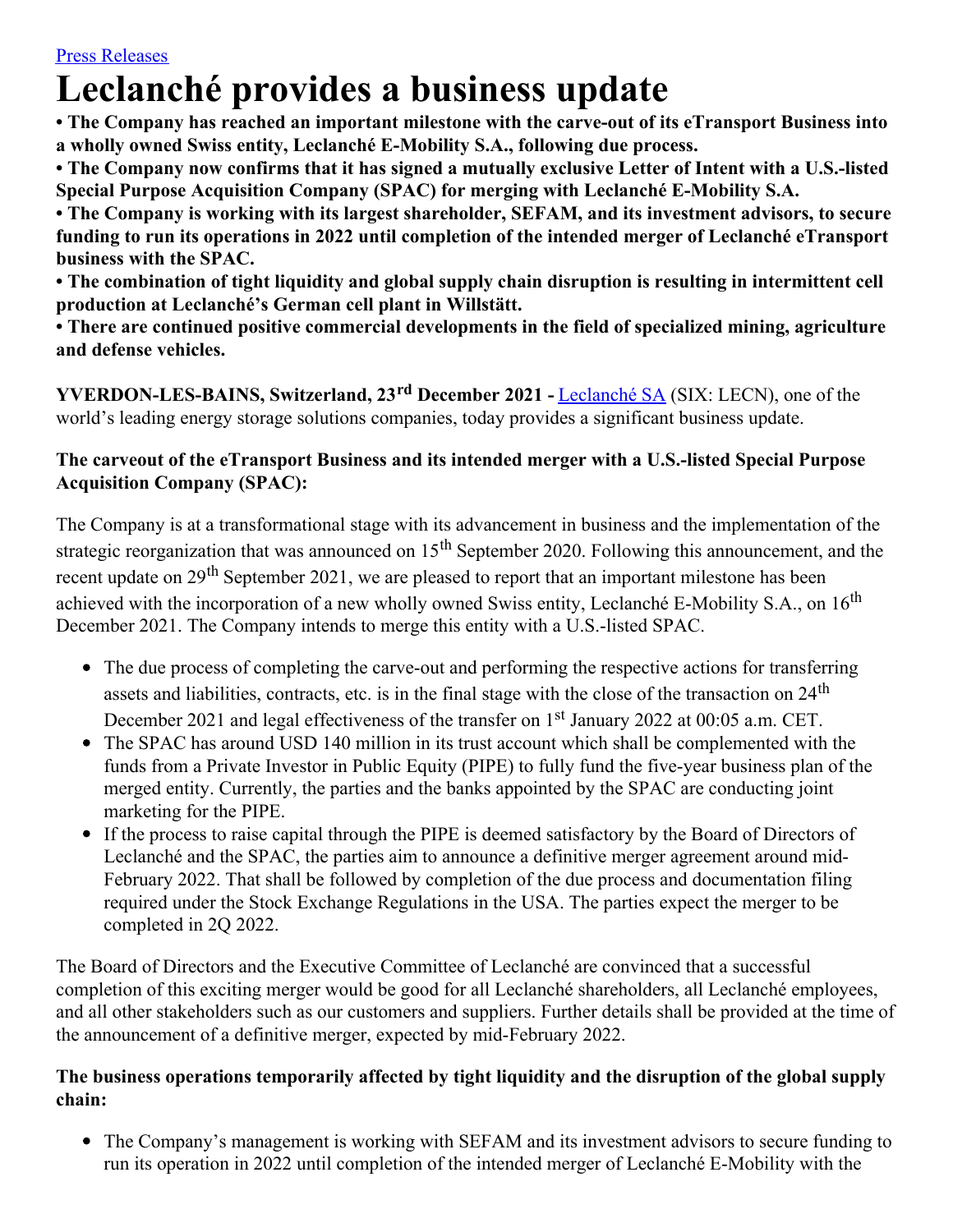SPAC, as announced on 29<sup>th</sup> September 2021. The Company remains confident that a new funding agreement shall be reached by mid-January 2022. The Company is working in parallel with other investors to secure fresh funding. Until such time as funding may be secured, the liquidity position remains tight.

- On 29<sup>th</sup> September 2021, the Company informed the market that the outlook for the second half of 2021 remained uncertain due to ongoing worldwide supply chain issues. Worsening factory gate prices, the cost at which wholesalers buy materials from producers, transportation choke points and increased shipping times are causing delays across a wide range of businesses worldwide.
- Leclanché has reviewed the current worldwide supply chain situation and its impact on its production capacity including longer lead-times for raw materials; shortage of high-grade plastics parts, such as sensors and connectors; and continued requests from some customers, who are facing the same supply chain issues, to defer their 2022 deliveries. The Company estimates that the current intermittent production will probably last through the end of the first quarter of 2022.
- $\bullet$ Consequently, the revenue outlook for 2021 will be essentially flat to small growth over 2020. Guidance for 2022 will be provided in due course.

#### **Continued customer wins and strong growth momentum:**

Notwithstanding the ongoing supply chain issues, the Company has recently been selected as a strategic supplier, from several Original Equipment Manufacturers (OEMs), in the fields of specialized mining, agriculture and defense vehicles. The cumulative business from these customers is expected to add more than CHF 150 million of revenue over a period of five years, with engineering services and pilot systems delivery expected from the second half of 2022. These exciting wins further solidify the significant Contracted Revenue Pipeline reported by the Company during the Annual General Meeting (AGM) on  $30<sup>th</sup>$  June 2021.

For more information, write to  $info@leclanche.com$  or visit [www.leclanche.com](http://www.leclanche.com/).

*Ad hoc announcement pursuant to Art. 53 LR*

## **About Leclanché**

Headquartered in Switzerland, Leclanché SA is a leading provider of high-quality energy storage solutions designed to accelerate our progress towards a clean energy future. Leclanché's history and heritage is rooted in over 100 years of battery and energy storage innovation and the Company is a trusted provider of energy storage solutions globally. This coupled with the Company's culture of German engineering and Swiss precision and quality, continues to make Leclanché the partner of choice for both disruptors, established companies and governments who are pioneering positive changes in how energy is produced, distributed and consumed around the world. The energy transition is being driven primarily by changes in the management of our electricity networks and the electrification of transport, and these two end markets form the backbone of our strategy and business model. Leclanché is at the heart of the convergence of the electrification of transport and the changes in the distribution network. Leclanché is the only listed pure play energy storage company in the world, organised along three business units: stationary storage solutions, e-Transport solutions and specialty batteries systems. Leclanché is listed on the Swiss Stock Exchange (SIX: LECN).

SIX Swiss Exchange: ticker symbol LECN | ISIN CH 011 030 311 9

## **Disclaimer**

This press release contains certain forward-looking statements relating to Leclanché's business, which can be identified by terminology such as "strategic", "proposes", "to introduce", "will", "planned", "expected", "commitment", "expects", "set", "preparing", "plans", "estimates", "aims", "would", "potential", "awaiting",